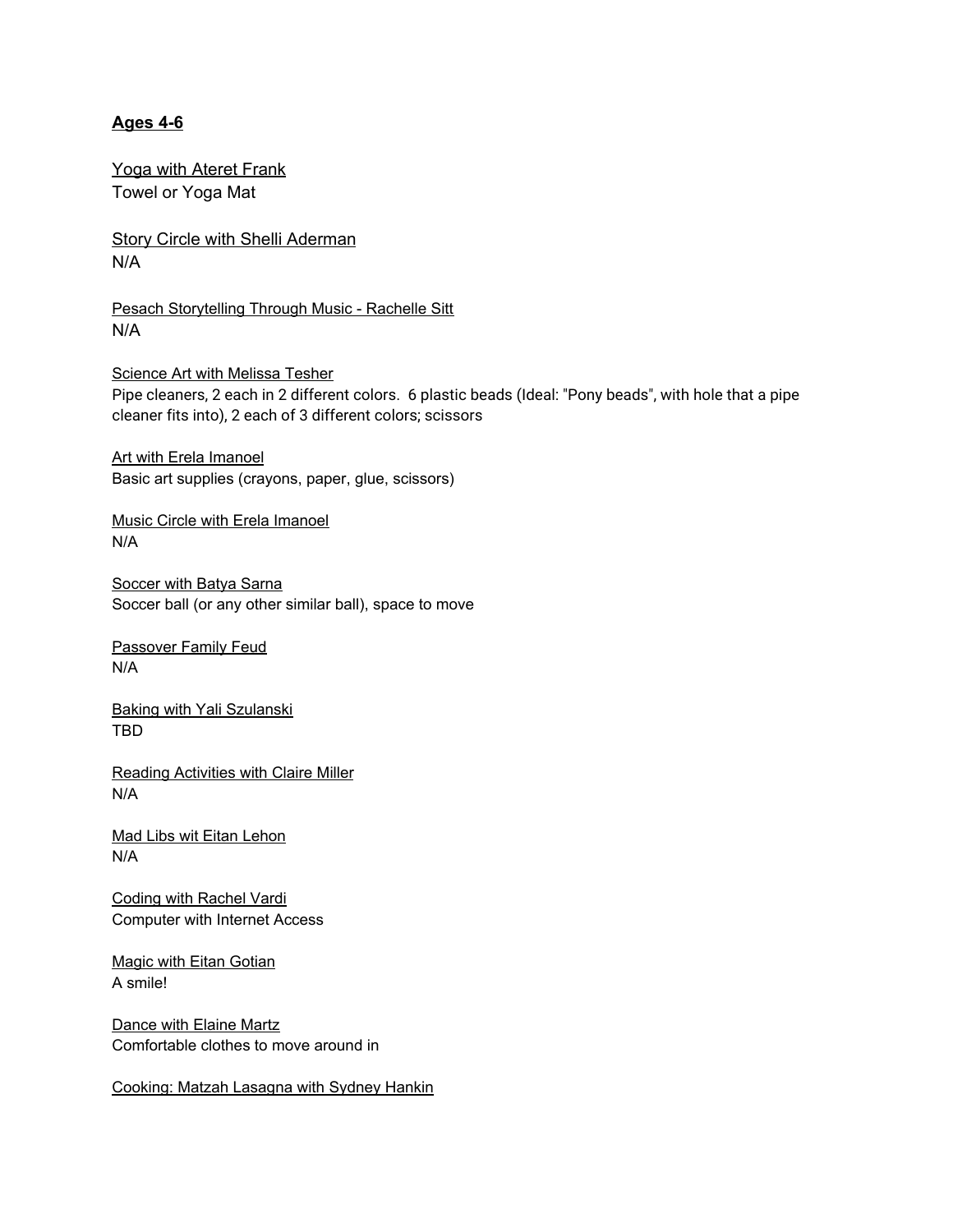Matzah, tomato sauce, shredded mozzarella, ricotta cheese, Parmesan cheese, sliced mozzarella (optional).

Art with Gianna Benedek Crayons, Paper, Scissors

Storytime with Rachel Vardi Crayons, Paper, Scissors

Storytime with Claire Miller N/A

### Homemade Playdough with Aren Murray

cook top/range, parental supervision, pot, 2.5 cups water, 1 1/4 Cup salt, 1 1/2 tbsp. cream of tartar, 5 tbsp. vegetable oil, 2.5 cups flour,: food coloring

# **Grades K-2**

Science Art with Melissa Tesher Pipe cleaners, 2 each in 2 different colors. 6 plastic beads (Ideal: "Pony beads", with hole that a pipe cleaner fits into), 2 each of 3 different colors; scissors

Drawing with Ellen Alt Paper, crayons/markers

Yoga with Ateret Frank Towel or Yoga Mat

Kahoot! With Ava kazin Computer/phone with internet

Passover Family Feud N/A

Music with Daniel Ori N/A

Crafting with Shelli Aderman TBD

Juggling Workshop with Allison Horn Three tennis balls

Mad Libs with Eitan Lehon N/A

Origami with Ateret Frank Newspaper/magazines, glue stick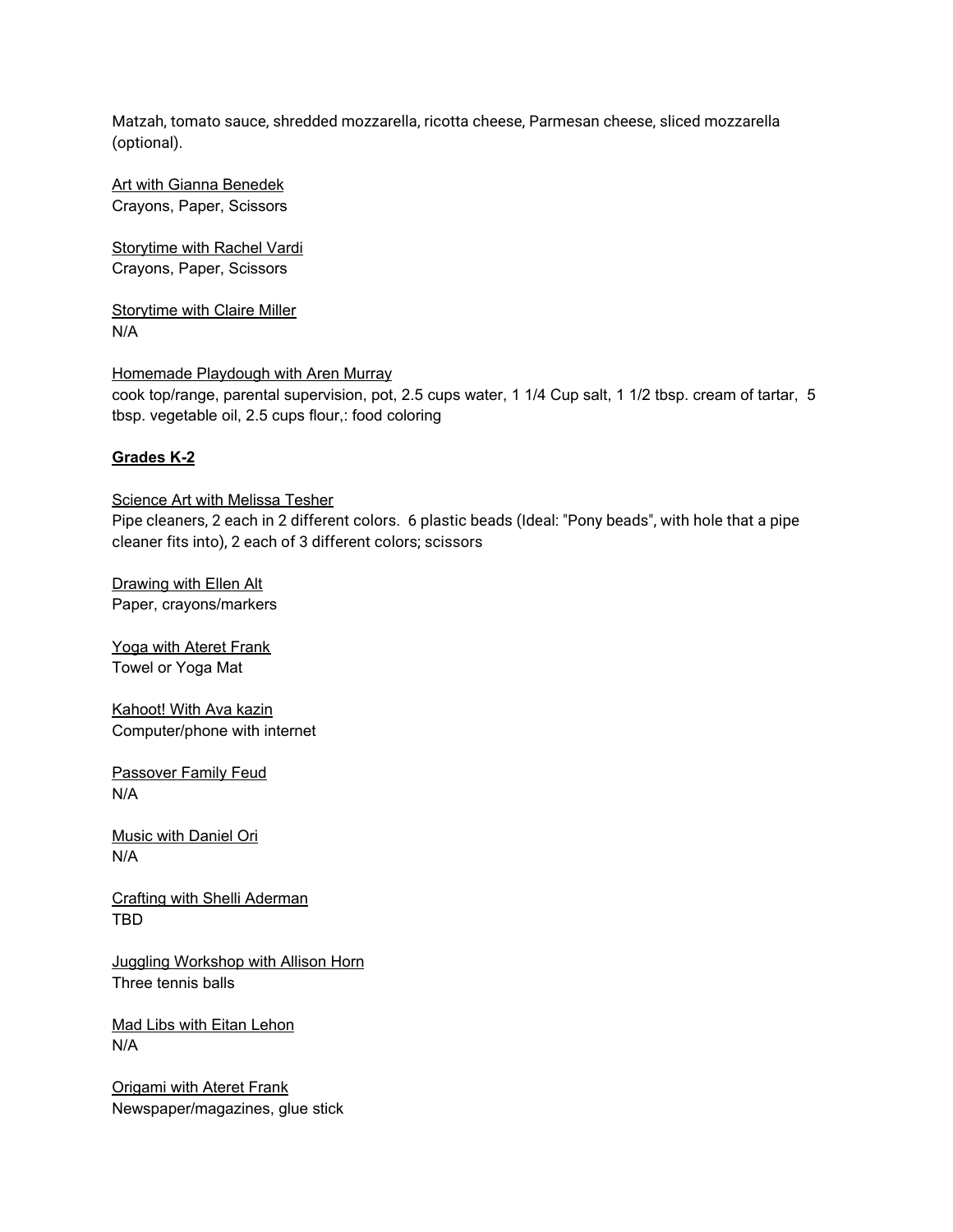Soccer with Batya Sarna Soccer ball (or similar ball), space to move

Baking with Sydney Hankin Matzah, butter, chocolate chips , sugar, cocoa powder, milk, shredded coconut.

Dance with Elaine Martz Comfortable clothes to move around in

Cooking with Rachel Vardi Basic passover ingredients

Art with Denise TBD

Art with Gianna Benedek Crayons, Paper, Scissors

Homemade Playdough with Aren Murray cook top/range, parental supervision, pot, 2.5 cups water, 1 1/4 Cup salt, 1 1/2 tbsp. cream of tartar, 5 tbsp. vegetable oil, 2.5 cups flour,: food coloring

**Soccer with Ava Kazin** soccer ball, a wall outside and cones (maybe)

Zumba with Yali Szulanski N/A

Bingo with the Feingold Family kids will need to print cards ahead of time and will need buttons or coins to cover boxes

Word Games with Batya Sarna N/A

Family Fitness with Carlos N/A

## **Grades 3-5**

Drawing with Barbara Sutton Pencil, paper, crayons

Beatboxing with Noah Bar-Shain N/A

Kahoot! with Ava Kazin Phone or computer with internet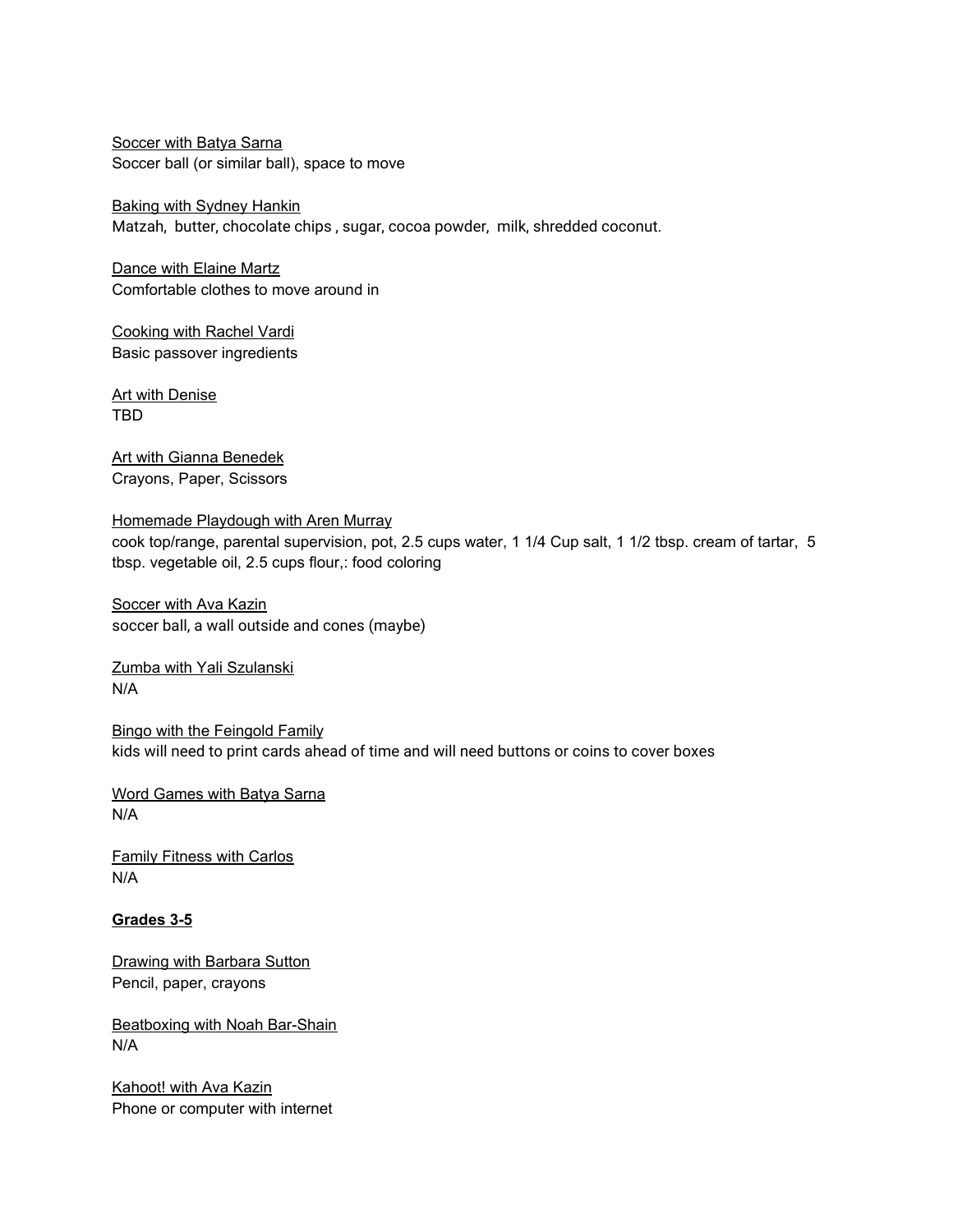#### Pesach Crafts with Miri Diamond

Cardboard toilet paper roll, Dark green, light green, black, and red markers,Two adhesiveWhite piece of paper, Invisible tape, Scissors, 7 inches white string

Drawing with Maayan Lwowski

A pencil, an eraser, and colored pencils. (If they have no colored pencils, crayons or markers are fine)

DANSANITY with Dina Kraiem Exercise clothes, sneakers, towel and water

Family Feud: Pesach Edition! with Joseph Robinson N/A

Paper Airplane Making with Noah Bar-Shain Lots of paper!

Drama Workshop with Shayna Lopatin Some space for movement, an object they like, and a positive attitude

#### Bingo with the Feingold Family

kids will need to print cards ahead of time and will need buttons or coins to cover boxes

### Pesach Frog Craft with Alex Evans

for Pesach frog craft: cardboard toilet paper roll, dark green, light green, black and red markers, a white piece of paper, invisible tape, scissors, 7 inch white string

Dance with Sarit Schwab Open space to dance

Family Fitness with Carlos N/A

Humor Writing with Jeremy Blachman Paper and pen/pencil

#### Juggling Workshop with Patty Goldman

3 round, ideally soft, things - 3 tennis balls, oranges or apples (that can be dropped - a lot), little bean bags, rolled up pairs of sock

Art with Denise TBD

Coding with Rachel Vardi Computer with Internet access

3D Design with Eitan Gotian A computer and a free tinkercad account setup